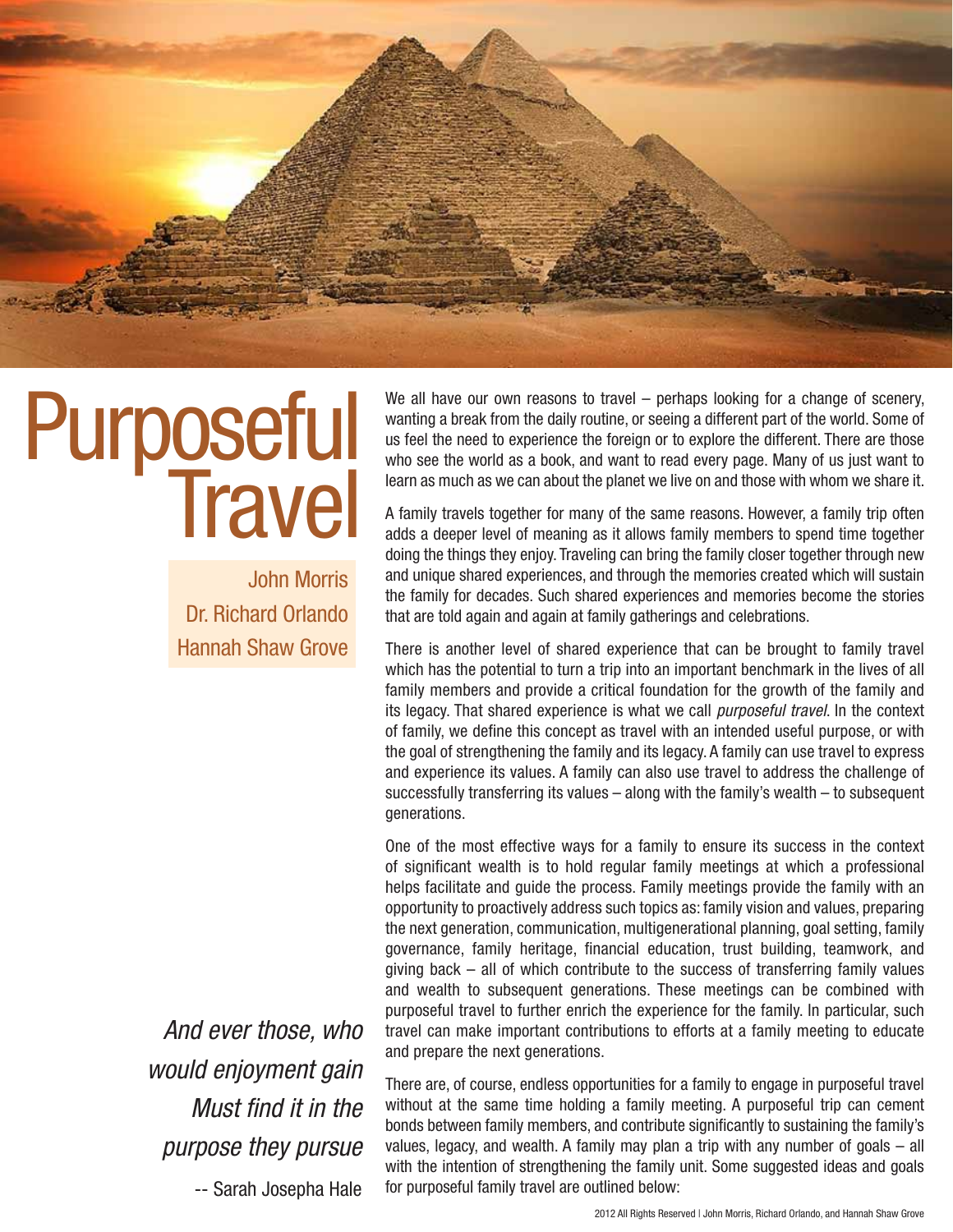# Family Heritage

Imagine employing a genealogist to trace your family's history, and a historian to write and publish that history in an illustrated book. Then picture taking your family to the country where that history begins, and walking in the footsteps of previous generations with a history professor from that country who can put your family's story into the context of that country's history. A family increases the likelihood of sustaining its legacy when younger generations know where the family came from, understand the family's story, and appreciate the family's heritage.

A family can encourage subsequent generations to sustain the family's legacy by teaching them the family's history and its heritage, and allowing them to experience where it all began. Embedded in one's history are lasting values, wisdom, worldviews, and messages about family, success, and money. There may also be lessons in that history of mistakes from which they can learn. Family identity will emerge from this purposeful trip along with the characteristics and values of the family which enabled subsequent generations to create the legacy of accomplishment which allows the family to enjoy the success that it does today. The next generations will be able to fully appreciate the heritage which is theirs, and then build on it to provide the keys to success and legacy moving forward. Financially successful families want that success to continue through subsequent generations. Those later generations will need to understand the lessons learned by earlier generations if they are to be expected to sustain that success.

## Work Ethic

When parents plan for their eventual transfer of wealth, a common hope is that the wealth will not take away the internal drive or work ethic of their children. Hard work and sacrifice will almost certainly be found in the stories of every successful family. Often it will be the sacrifices of a previous generation who left the place of their birth to seek a better life for the next, or perhaps the sacrifices and hard work of the generation whose single-minded devotion to the family business made its success possible. Sometimes the sacrifices may be in today's family, in those who currently sacrifice time, and possibly relationships, with family while creating the wealth that will be inherited by the next generation.

A purposeful family trip designed to explore the family's history can highlight the lessons of hard work and sacrifice that contributed to the success and privilege that the family currently enjoys. It can also be used as a means of impressing on the next generations the need to sustain the family history of hard work in order to carry forward the family's legacy of accomplishment. The family didn't acquire its wealth without hard work, and that wealth won't survive without the continued hard work of each generation. Purposeful travel can help reinforce this legacy by giving the family the opportunity to get its hands dirty working on a philanthropic project, or to witness the fruits of working hard by visiting a country with a culture which honors hard work and sacrifice.

## Effective Communication

Ineffective communication, within and across generations, is a serious threat to sustaining any family as it prohibits the passing of values and wealth to succeeding generations. Communication barriers range from the challenges of busy lives, to an inability of grandparents to make their wishes understood by their grandchildren, to brothers and sisters who no longer speak to one another. The easiest place to talk about the family and the family business (and the communication barriers that may be hindering both) may be at a remote destination far from the family home and business where the shared experiences of travel may give you something to talk about on which the whole family can agree.

Purposeful travel also provides a unique opportunity for family members to be together and have a shared experience that gives them a chance to talk about something other than family matters, especially family conflict. A family can enhance communication through this shared experience by just spending time together and getting to know each other better in a relaxed atmosphere. Siblings who might not otherwise get together might join the family if a trip to an attractive destination is part of the bargain. This type of trip may also provide a chance for in-laws to be fully integrated into the family at large.

The trip itself can be structured so that it includes activities like climbing or scuba diving where you have to look out for each other. Or the family could take an African safari together. This sort of trip, full of "Did you see that?" moments, gives everyone plenty to talk about. Or combine the two by having the family climb the Virunga Volcanoes in Rwanda (you'll need to communicate and work together) to see rare mountain gorillas (your family will talk about it for the rest of their lives).

## Financial Intelligence

Here's a challenge that every family of means confronts: *How do we prepare the next generation to manage the wealth that they will inherit from us?* The next generation needs to understand the responsibilities of wealth, and how to preserve and grow that wealth. At a minimum, it is common for parents to expect a baseline level of financial IQ so that their children can effectively converse with those managing the family's financial assets.

Clearly formal and informal education regarding personal finance and investing are prerequisites to increase one's financial IQ. However, purposeful travel can enhance that education in important practical ways. Travel can make financial education more attractive and easier to digest. Make the purpose of a trip the education of the next generation. Employ an economist or business school professor to discuss and give the family access to real life scenarios in the country you are visiting so as to make learning more interesting through practical illustrations. Travel to a place where family members can share their enthusiasm, and create a learning environment free from the distractions of home. Make sure that everyone understands that the purpose of the trip is to prepare them for the responsibilities awaiting them, and to equip them for the lives they want to live. Get everyone committed to both achieving these family goals, and to enjoying the trip.

Beyond this, you can use foreign travel to introduce your children to exchange rates and other currencies. Travel can help children acquire a facility with other currencies and begin to understand the factors that cause exchange rates to fluctuate. Introducing children to wage and purchasing power differences in other economies is also a powerful experience. They know the price in their home currency of products made by the family's company. They can develop an understanding of why that price is different overseas. It's never too early for the next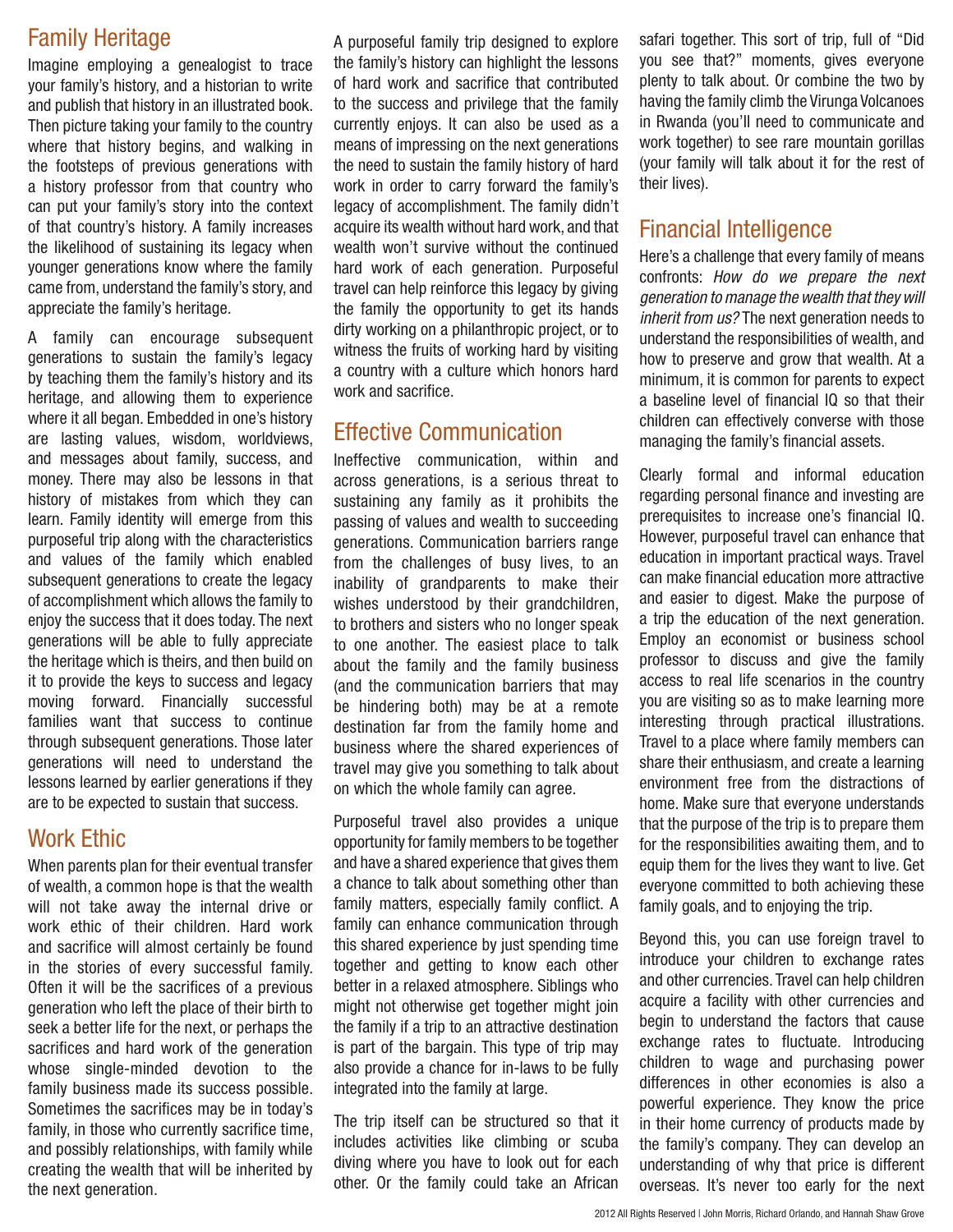generation to understand the economic realities of other countries where the family's company or its competitors do business.

A trip can include visits to stock markets and commodity exchanges on other continents which can contribute to the next generation's understanding of capital markets, as well as the importance of the international holdings in the family's portfolio. Purposeful travel will broaden anyone's life IQ. With the right focus, it can also enhance a family's financial IQ.

### Business Succession

If your family has a business that's going to be inherited by the next generation, that generation is likely to face challenges and opportunities from outside your home country that the previous generation did not face. Travel is the best way to identify and confront such challenges. For instance, take the family to Greece, Italy, or Spain. Spend a day or two with an economist to understand how the ongoing financial crisis in the eurozone (and government responses to that crisis) affects European companies, and how they may affect companies elsewhere – including your family business.

Take the family to China, India, or Brazil. While at your destination, spend a day or two with a university professor who can explain how competition from companies in these emerging markets will challenge your business at home. When in China, for example, spend a few days introducing the next generation to the company in China which produces components for the products your company assembles at home. A oncein-a-decade leadership change is about to take place in China, economic growth is slowing, manufacturing costs are rising, the population is becoming more urban, and the current government's efforts to increase domestic consumption show mixed results. Understanding such factors, and how they will impact the family's business in the future, will better enable the next generation to prepare the family business for the challenges it will bring. If the family business has overseas operations, or overseas partners, the intention of a family could be to educate the next generation on the nature and importance of these relationships.

#### Some additional ideas for business succession:

- Combine a trip to Argentina with a visit to the family business' Argentine subsidiary.
- On a trip to New Zealand, allow the next generation to meet the people at the company that distributes your company's products. The next generation can gain a whole new appreciation and understanding of the family's business by visiting the countries in which it has activities and by meeting the people at the companies that deal with the business they will one day inherit from you.
- You're going to expect your children to successfully run the business you created in an economy much more globally competitive than the one in which you built the business. Take them to places in the world for the purpose of teaching them that they will have to understand the economies of these other countries in order to run a globally competitive business in the future.
- Take your family to another country and spend time with a family there who owns a business similar to yours. You'll enjoy discovering the challenges that you have in common, and be surprised at what the two families will learn from each other.
- Use travel as a way to introduce the next generation to the people that you will expect them to work with, and the economies in which those people work and live.

## Global Citizens

In the future, success in business and life is going to depend on a keen understanding of the world, and how economic growth and technological advancement have changed the business landscape and the economic challenges that family businesses face. Today, a child in Africa with a smart phone has access to more information than the president of the United States did a generation ago. Today, a company in India can suddenly become a competitive threat to your service business half a world away. Today, a banking crisis in Spain can make it more difficult for your business on another continent to get the loan you need. The next generation, which will inherit the family business, can get an important part of the education they need by traveling. You can use travel for the purpose of introducing the next generation to the global economic forces that they must master to successfully sustain the family business.

Just as you will want your business to be globally competitive, so you will want to raise globally competitive children. Many universities offer their students the opportunity to study abroad for a year. This can be a good start for someone wanting to meet the people with whom they'll one day compete or possibly collaborate. A successful family with a legacy of accomplishment will want to ensure that that business legacy is sustained by traveling with the next generation for the purpose of allowing that generation to understand and confront the challenges to the business you will entrust to them.

Even for parents with children who will not inherit a business, there is a benefit to raising your children so that they feel at ease traveling the world, and can be comfortable even in new and very different places. It may be your goal to raise children who are adventurous when they travel – perhaps more adventurous in ways that you never were. To make your children feel like global citizens, take them to explore the globe. Global citizenship also carries with it a sense of responsibility for the world and its inhabitants – both for the world as it is today and the world of future generations. Instilling this sense of responsibility in your children can be heightened through travel. This lesson is best taught to children when they are able to explore the world, understand its great diversity, its enormous challenges, and the issues that a global citizen will want to tackle.

## Global Education

Travel to another land is always an education. It's difficult to visit another country without learning something about its people, their culture, their values, and their history. Where it gets interesting is when you begin to think about how what you learn can benefit you and your family. Travel can provide endless opportunities for education. In a single country, you can learn about the history, politics, religion, culture, art, literature, language, natural resources, food, dance, and music of another people. With over 200 countries and territories in the world, there's more to be learned than can be imagined.